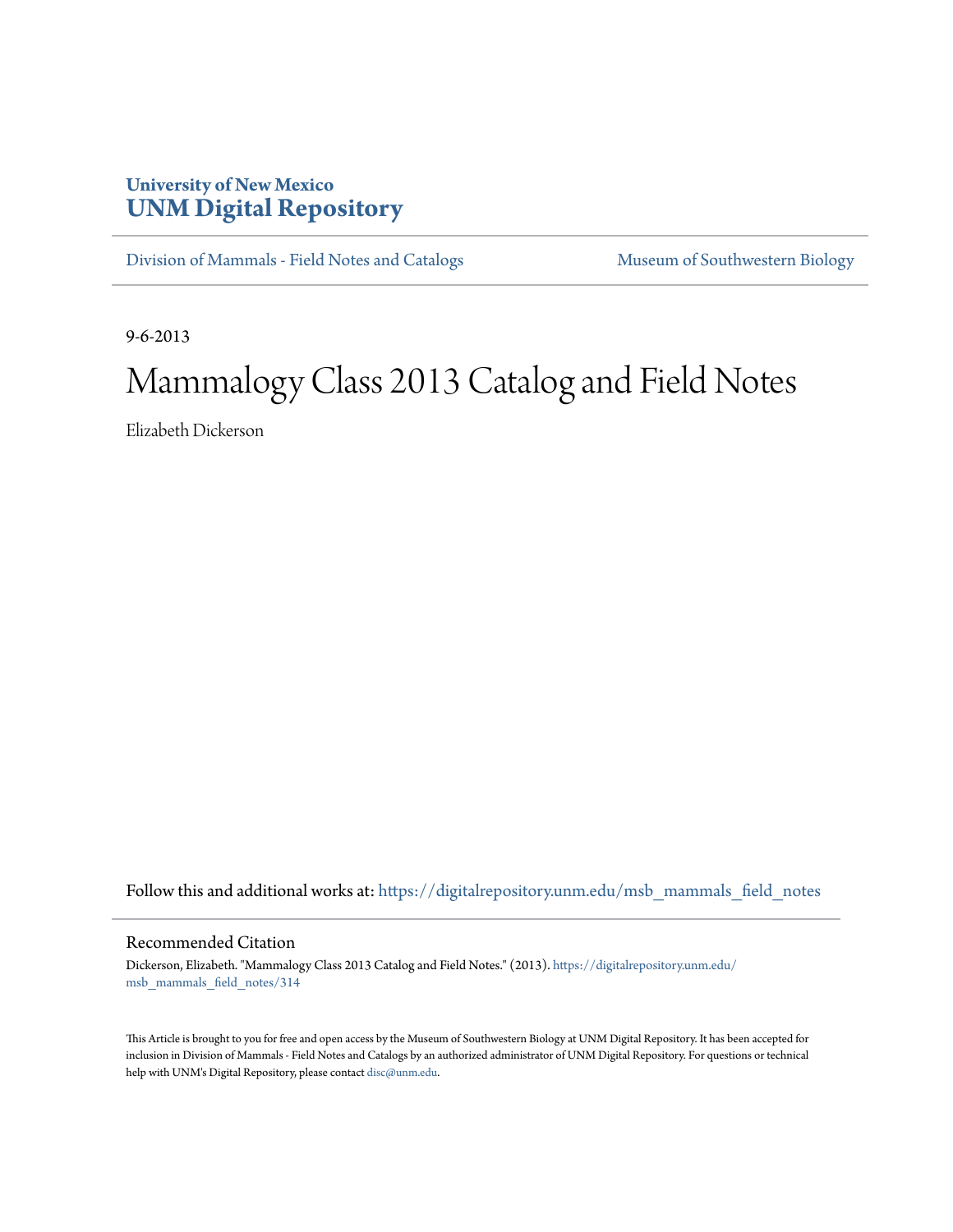$\sum$ 

## memmology class Felicions<br>Field Journal

| 9/10 - 9/8 Trip | Road log: Left UNM at 1200 pm, travelled            |
|-----------------|-----------------------------------------------------|
|                 | $I-25 S$ , to exit $U3$ for $N/M-152$ toward        |
|                 | Hillsboro, then turn right onto Ladder              |
|                 | Ronch Rd (long dirt rd). Followed ranch roads       |
|                 | fill we reached the vistors house, then went        |
|                 | down the hill, across the river, pust the           |
|                 | deg houses to an abandoned house next               |
|                 | the read headed towards the wolf area. We           |
|                 | arrived at the ranch at 1515 (3:15 pm). All         |
|                 | Occurred an Goptemen September leth 2013            |
|                 | Participant List:                                   |
|                 | David J. Schmidly<br><i>Amanola</i> Jones           |
|                 | Bryans McLean (BSM)<br>April Chavez                 |
|                 | Kobert Scott (RJS)<br>Brianna Uptern                |
|                 | Macionie McConnel<br>lara Templeman                 |
|                 | Elizabeth M Dickerson (EMD)<br>Caitlyn G Starek     |
|                 | Urstella M. Osterrieder (umo)                       |
|                 | Julie Rannau<br>Catalina Tomé<br>Robert Notchissey  |
|                 | Fernando Solagar-Mirculles<br>mitch Lowery          |
|                 | <u>l'ourtney L. Montoya</u>                         |
|                 | Schuyler Liphardt<br>Maria Westever<br>Joni Dibble  |
|                 | Kasey<br>Ernie Valdex                               |
|                 | Jocie Colella                                       |
|                 |                                                     |
|                 | Beneral site was in ripanian woodland, with         |
|                 | tall grasses and Sand mounds covered                |
|                 | with brush in some areas. Cattonwoods               |
|                 | surrounded the campsite, about im tall,             |
|                 | bushes/shrubs 1-2m tall, about 15% coverage, desert |
|                 |                                                     |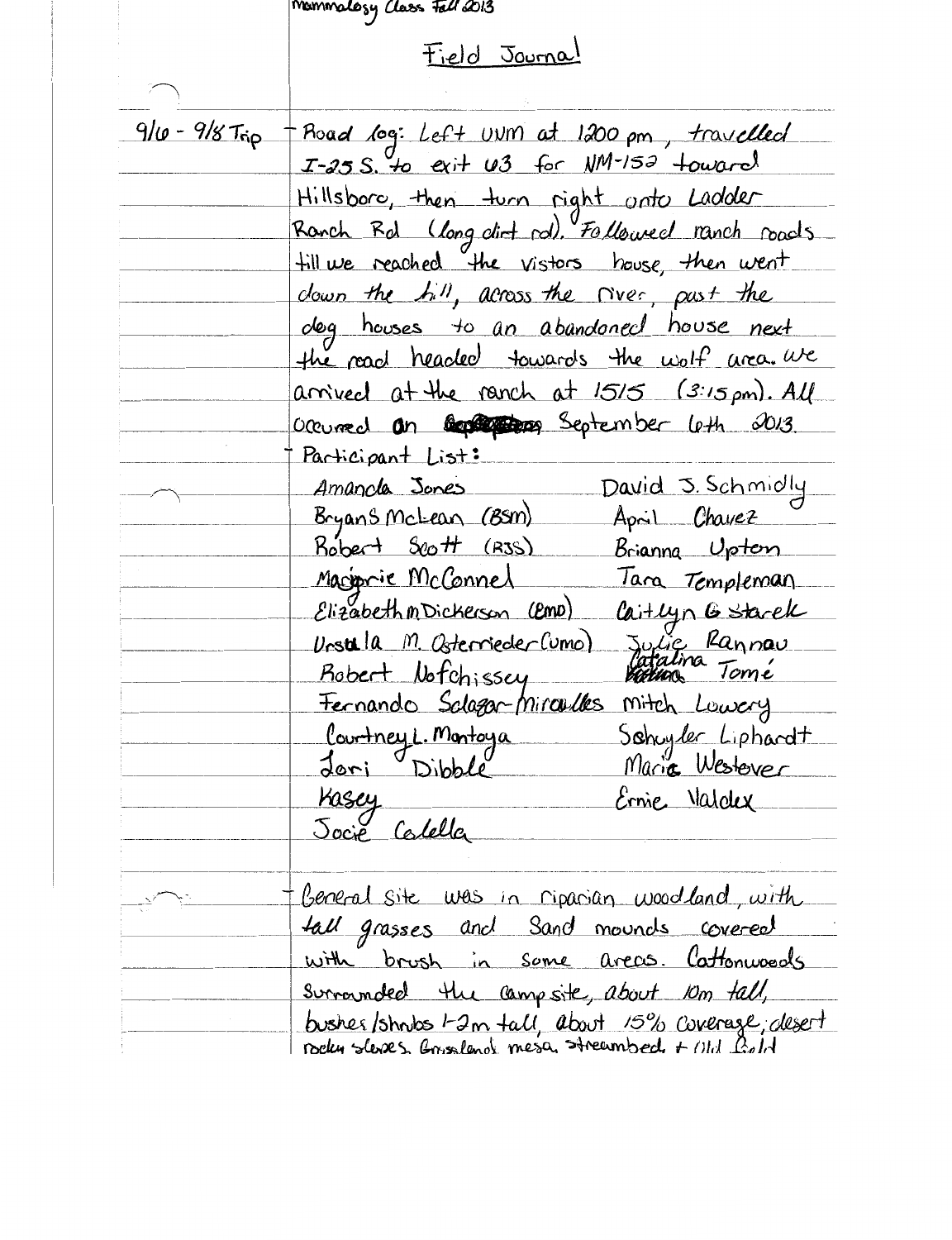|                 | Mammalogy Fall 2013                                                                                      |
|-----------------|----------------------------------------------------------------------------------------------------------|
|                 |                                                                                                          |
|                 |                                                                                                          |
|                 | Field Journal                                                                                            |
| $910 - 9/8$ Tήp | USA, NM, Sierra Co., Ladder Ranch, 7.5km                                                                 |
|                 | N. of Animas Peak                                                                                        |
|                 |                                                                                                          |
|                 | Weather: rained the night of the 7th, which                                                              |
|                 | may have been alcompunied by wind. It was                                                                |
|                 | breezy all 3 days and Cloudy. Average                                                                    |
|                 |                                                                                                          |
|                 |                                                                                                          |
|                 | Trapline: Set along the road following the Creek.                                                        |
|                 | There were tell grasses, shrubs, and in a                                                                |
|                 | riparian zone, with cottonwoods and some other                                                           |
|                 | thees in thop line area Set LOO traps total                                                              |
|                 | with 30 Shermans, $24$ snap traps, $46$ net traps.                                                       |
|                 | Line name: Umo/EMD. Abo helped set up                                                                    |
|                 |                                                                                                          |
|                 | Iside, Viz in family                                                                                     |
|                 | $\frac{1}{\sqrt{\frac{1}{100}}\cdot\frac{1}{100}}$ of $\frac{1}{\sqrt{\frac{1}{100}}\cdot\frac{1}{100}}$ |
|                 |                                                                                                          |
|                 |                                                                                                          |
|                 | $\Delta_{\Delta\Delta}$                                                                                  |
|                 | In lot trap night <i>tropline</i> umo/Emp caught 1                                                       |
|                 | Perconnyscus boylis, mist nets resulted in myrtis. Went                                                  |
|                 | Spot lighting night of 7th and got (shot) las a                                                          |
|                 | class) Lepis Californicus + Conepatis Leveonots and                                                      |
|                 | night our trapline yielded no results. This maybe                                                        |
|                 | due to the rain or the ants eating all of the                                                            |
|                 |                                                                                                          |
|                 | bait put down Many problems with and eating<br>bait in the class as a whole. 3% trap                     |
|                 | Success                                                                                                  |
|                 |                                                                                                          |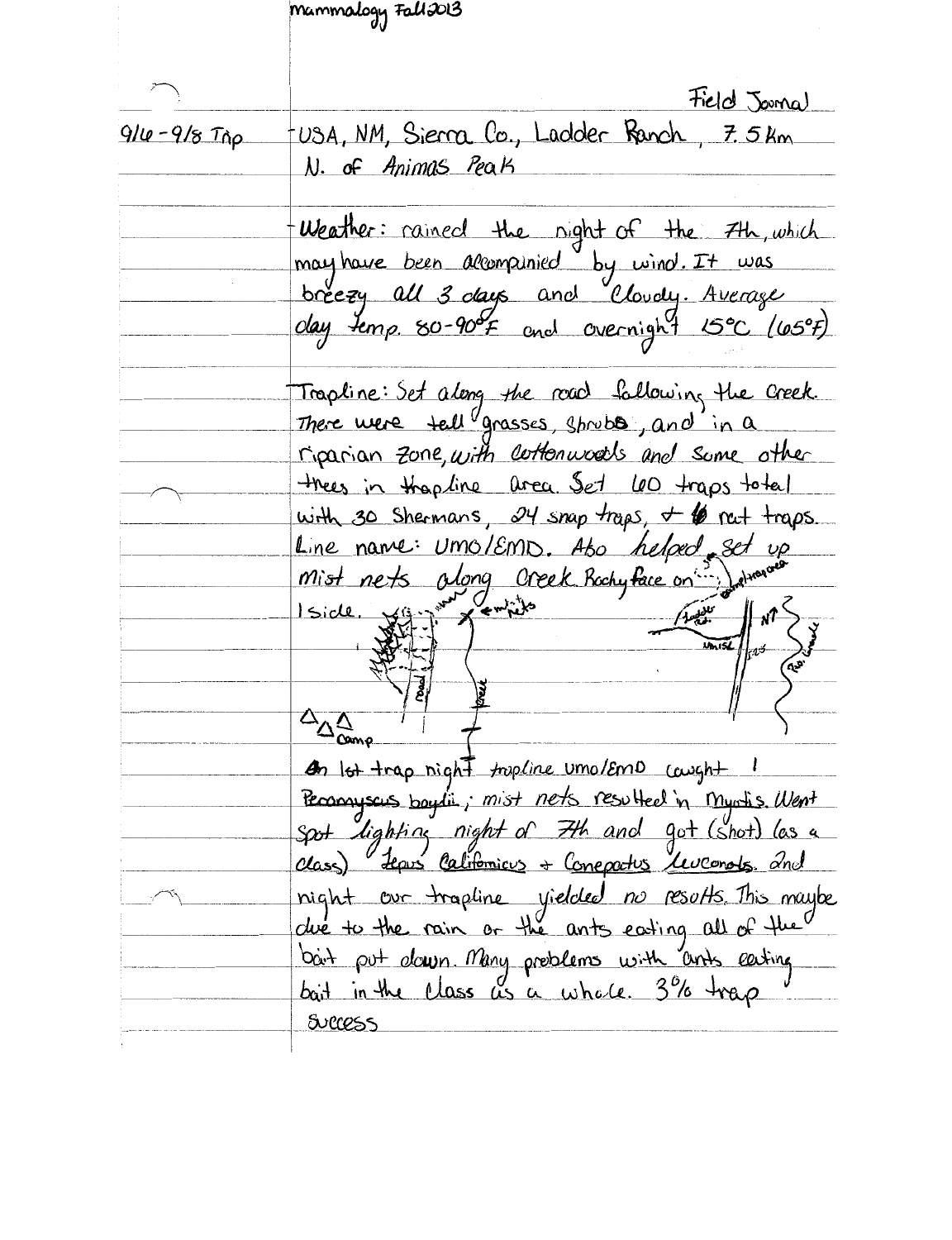Mammology *Fall 2*013 Field Samal 9/10-9/8 Trip - Species caught: Chaetedipus intermedius, Concratus Le conotes, Dipoclomys merriami, Dipoclomys antii,<br>Dipoclomys spectabilis, Lepus carifonicus, Myotis thysanacles, Myotis yumanensis, Newtoma albigula, Otospermophilus variegatus, Persenathus flavus, Peronyseus boylii, Peronyseus Leucopus, Peronyseus<br>maniculatus, Tanlarida brasiliensis, Thomonys bottae To finish the trip we finish preping specimens and packed up camp on the 8th. 2 vans care, 1 cost early-1130and the 2nd van and truck were able to lease camp clean and good to go also stepped for lunch in Socomo on our way up to the Ranch Zari Dimo BrannevUp Christine Meadan (Celevalle Catalina Tone Teuplin ngeom Q Unanade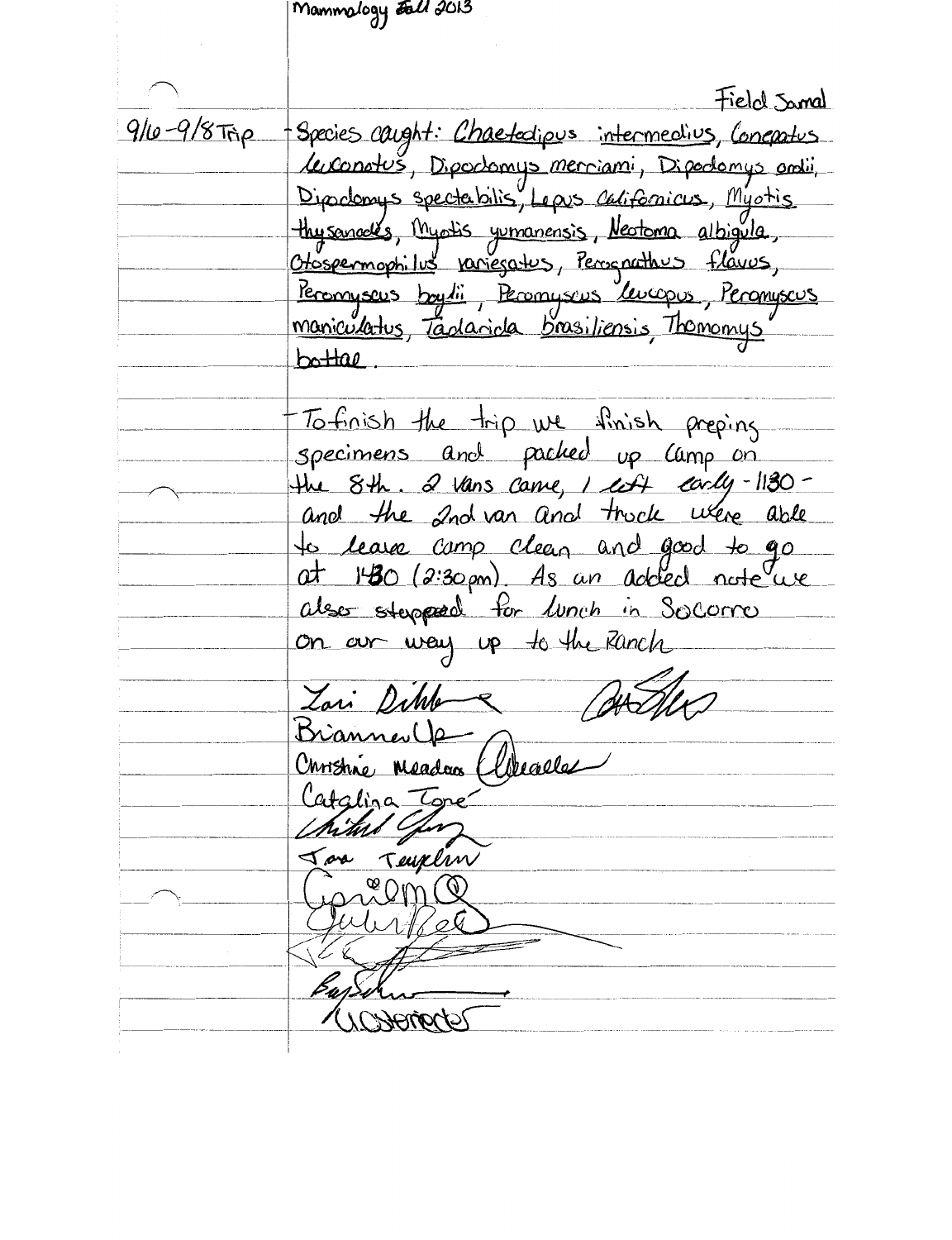Mammology Fall 2013 Field Jamal  $10/10 - 10/12$   $\pi_{0}$  + Road  $log:$  Left UVM campus at  $1040$  on the  $10\text{H}$ . Follow I-25 south to exit 63 for highway NM-152 towards Hillsboro. Followed  $Nm=158$  for about 51 miles to NM-35, take a right through Mimbres River Valley Tunned right anto a forest service road that led to our camp along the Mimbres River in Cooney Canyon. We Camped across the river right glong side A. We arrived at Comp 1530 (3:30m). We broke camp on the 12th and left at 1400 and arrived back to lumps  $a + 1900$  (700pm) Baticipant list: Robert Scott Amanda Jones Mazi Bryans McLean Christine Meadows Carlyn G. S. Schuyler Liphardt Tarce Templeman **Bobert** Elizabeth Delerson Julie Fernando General Site: Mostly riparian with some areas with tall grasses and oak lotton wood trees all along river with sandy beaches from a Washout Trees about 10m fall. Lots of Ponderosa pine also. About 50% caver in most areas. Overstary about Use anel about 3.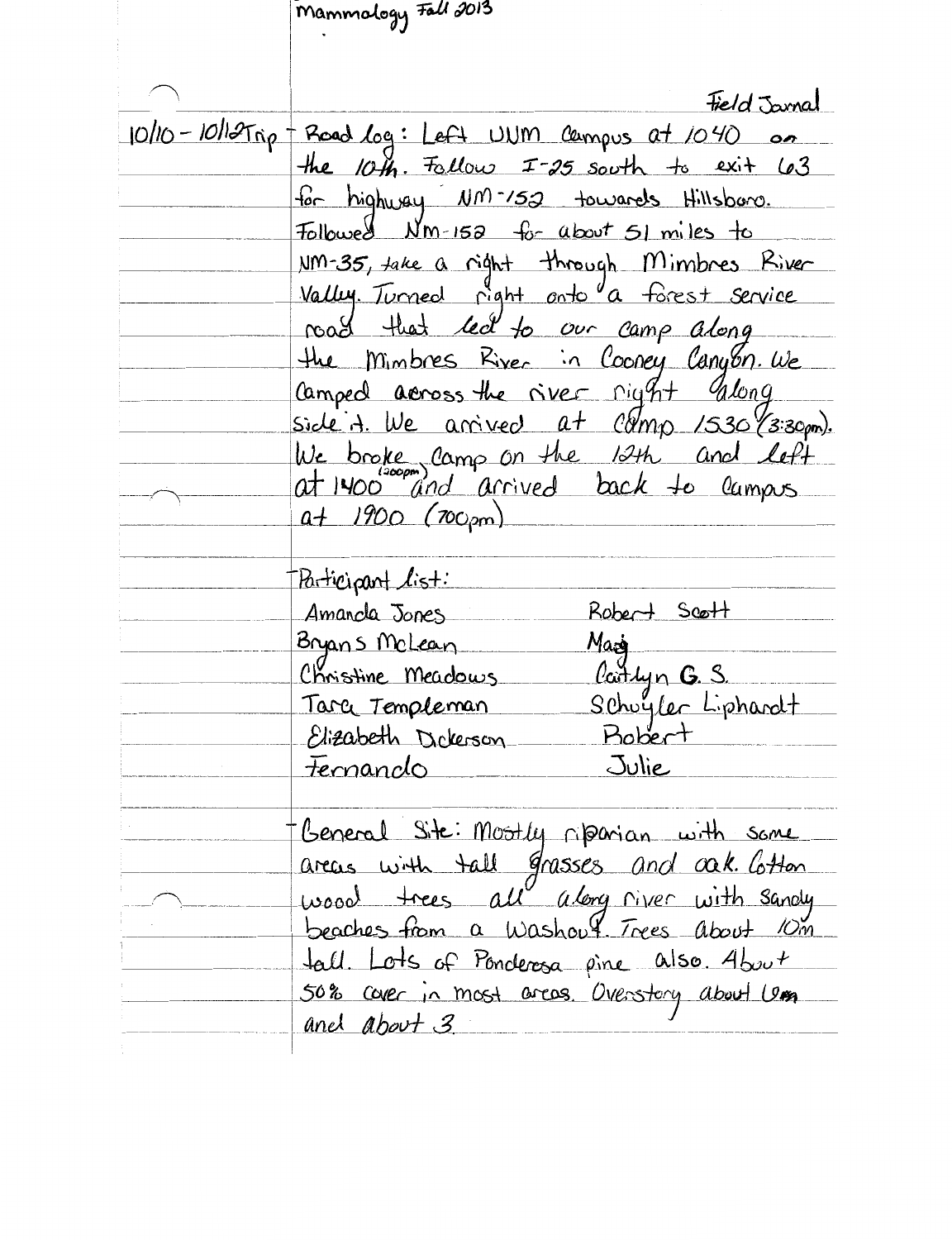Mammalogy Foll 2013 *Field* Jamal 10/10-10/12 rip USA, NM, Bila National Forest, Brant Co., River in Cooney Canyon. Weather was clear all three days but very brisk. There was a breaze every date in the afternoon. Day temperature was about 70°F with cool mornings<br>+ evening. Vights reached in the 405<br>(there was frest on tents, cars, and grass each morning). Trapline Info: EMDICES, we set 40 Shermans and 40 snaptraps (no large not traps). It was lain along the river bed in sandy beach areas hext to cottonwoods and along forest line in tall grasses with ponclerosa pines. The mist notes were lain upstream of Camp along the river in the same type of ared as the first trag line of mist nets Toacls ue caught 4 the 1st night, all Persmyseus,<br>Cought 2 bats in the mist nets. The Ind day asly caught I Peranyseus, I believe it was calder the 2nd night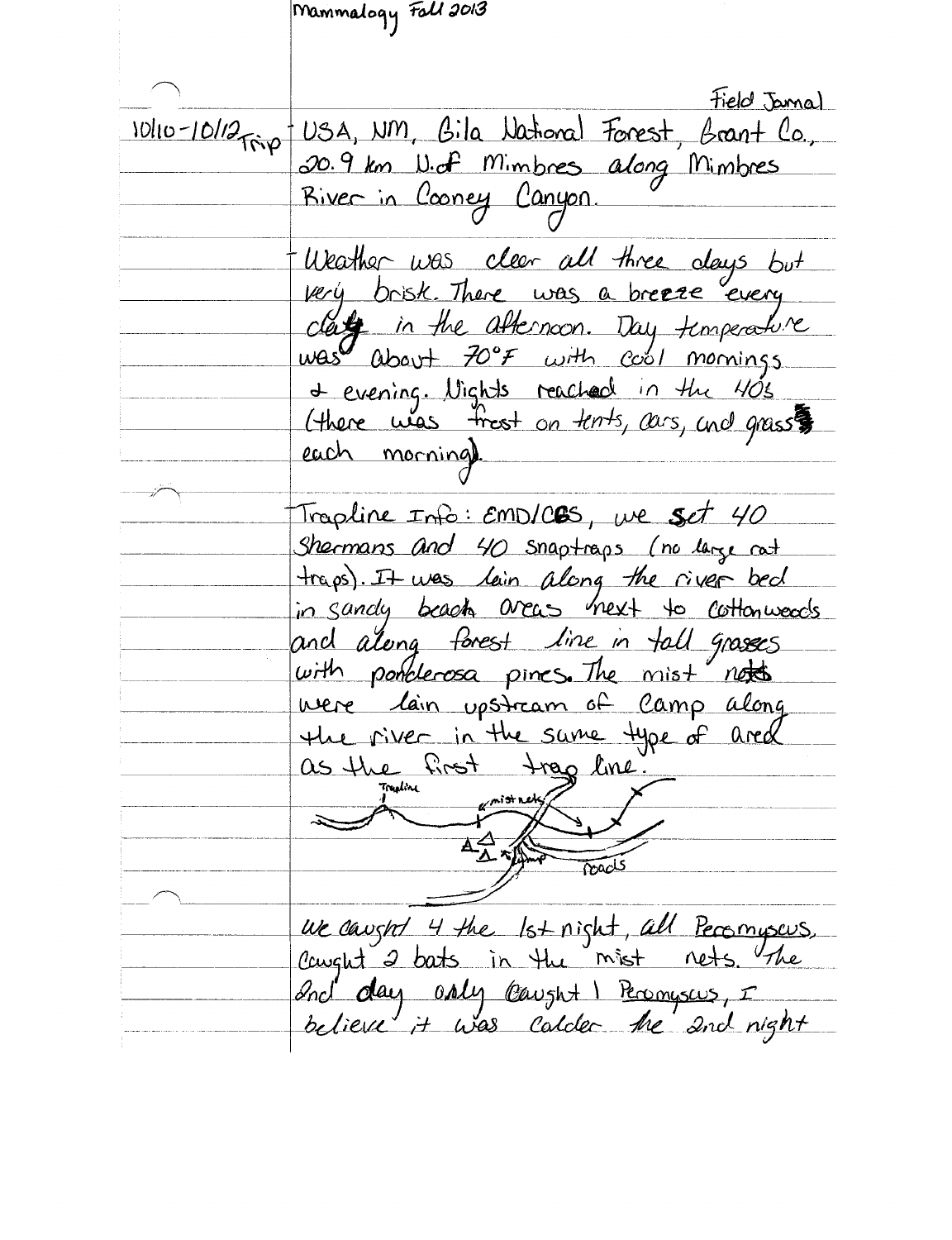Mammalosy Fall 2013 Field Jamal 10/10-10/12 Trip than on the first night. Total trap success rate was 6%, 5% on the first day and 1% on the and 4 peer was<br>also able to trap some gaphors on the 11th -Species Causht: Myotis Valans, Jasiurus Cinereus, Thomomys bottoe, Persmyseus maniculatus, Peromyscus truei, Peromyscus boylii. There were lots of or ungulate tracks all along the river bed, cleer, cou, horse, and we also Saw paw prints that may have been from a coyok (but we were<br>Unsure). It was on the colober side which may have reduced the bug population resulting in less bats. There<br>was also few of us that stayed the whole trip, 3 girls left on the  $11 + h$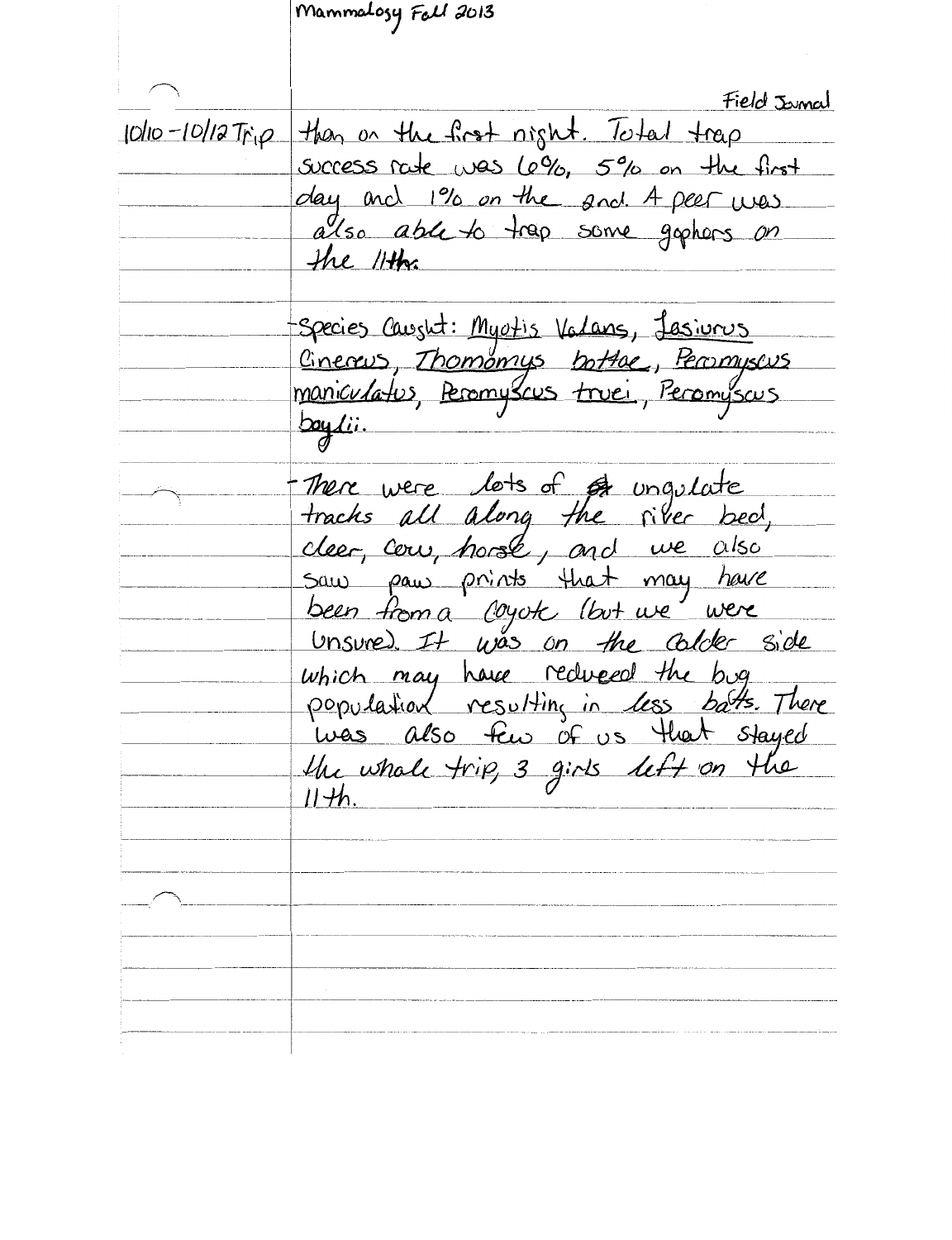mammalogy Fall 2013 Field Catalog 4 (Ad, CEL, plsc= 2R, 1L) Neotoma albigula  $200$   $\sigma$ NK 2110184 295-139-29.5-210 = 133<sub>9</sub> Collected March 200 2013 Coll.: Joseph A. Cook USA, NM Sierra Co., Ladder Ranch Headquarters elev. 1510m, lat/long 33.033619° - 107.511409  $+5ke$  +  $Tiss$ . O'(SBAD nonscrotal T= LOK3) Neotoma albigula  $EMD$   $002$  $200 - 113 - 33 - 30 = 839$ NK 216761 Collected # Sept. 9 2013 Coll: Mammalogy 2013 USA, UM Sierra Co., Lackler Ranch, 7.5 km U. of Animas Peak + Skel + Tissue + encloperasite + ectoparasite \$ (AD CE EMBS=2R, IL; CR=10mm) Thomomys bottage Emp ca3 209-103-28-7=12109 **NK 216773** Collected Sept. 9 2013 Collector Mammalogy 2013 USA, NM Sierra Co., Ladder Ranch, 7.5 Km N. of Animas Peak  $+5he$  +  $Tiss$  + endo + ecto 8 (AD, Inotal, T=10X10) Neotoma Albigula  $2mDCO<sup>4</sup>$ NK 210786 315-140-33-20 = 145g Collected Sept. 8 2013 Coll. Manmology 2013 USA, um Sierra Co., Ladder Pranch, 7.5 km N. of Animas Peak. Elev 1009m lat/long 33.0376  $-107.5274$  + skel + tiss + ecto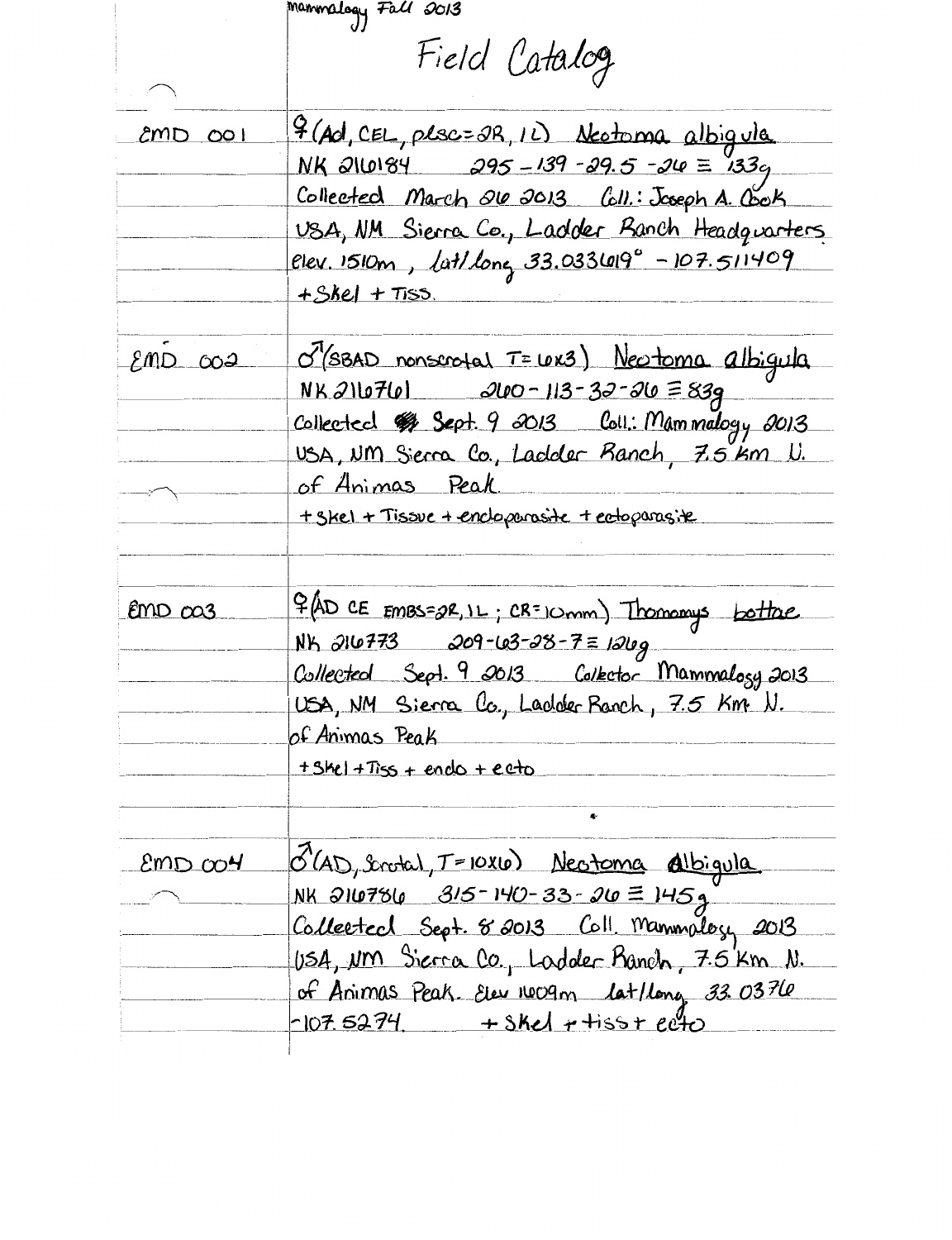mammalogy Foll 2013 8'(Scrotal) Myotis Volans 100-45-9-13=7g<br>NK 233511 f=37 t=5  $RMD$   $005$ Collected 11 Oct. 2013 USA, NM, Gila National Forest, Grant Co., 20.9 Km N. of Mimbres along Mimbres River in Cooney Canyon + Skel. + Tiss + ecto + enclo  $\delta$ (T=13x8) Thomomys bottae emD 0010 NK 233523 213-410-28-7=115g Collected  $11$  oct.  $9013$  + skel + Tiss + ecto USA, NM, Gila National Forest, Grant Co. 20.9 km N. of Mimbres along Mimbres River in Cooncy Canyon 9 (ADCEN, PISC=3R, 2L) Callospermophilus lateralis  $EmD$  007 NK 232903  $204 - 80 - 43 - 19 = 2759$ Collected 28 August 0013 Collector Bryan S. McLean USA, NM, Sancloval Co, Santa Fe NF, Lake Fork Canyon along Rio Ceballa and Fr. 376. <u> 9 (CN, RLSE = 7L, 7R) Microtus occonomus</u>  $EmD$   $OOB$  $192 - 45 - 20 - 12 = 539$ NK 233)76  $+5$ kel +  $T$ iss Collected 12 Sept. 2010 Collector Ian Martin USA, AK, Baranof Island Takatz lake. 57°07.806  $134^{\circ}$ 56. 724 (lat/long)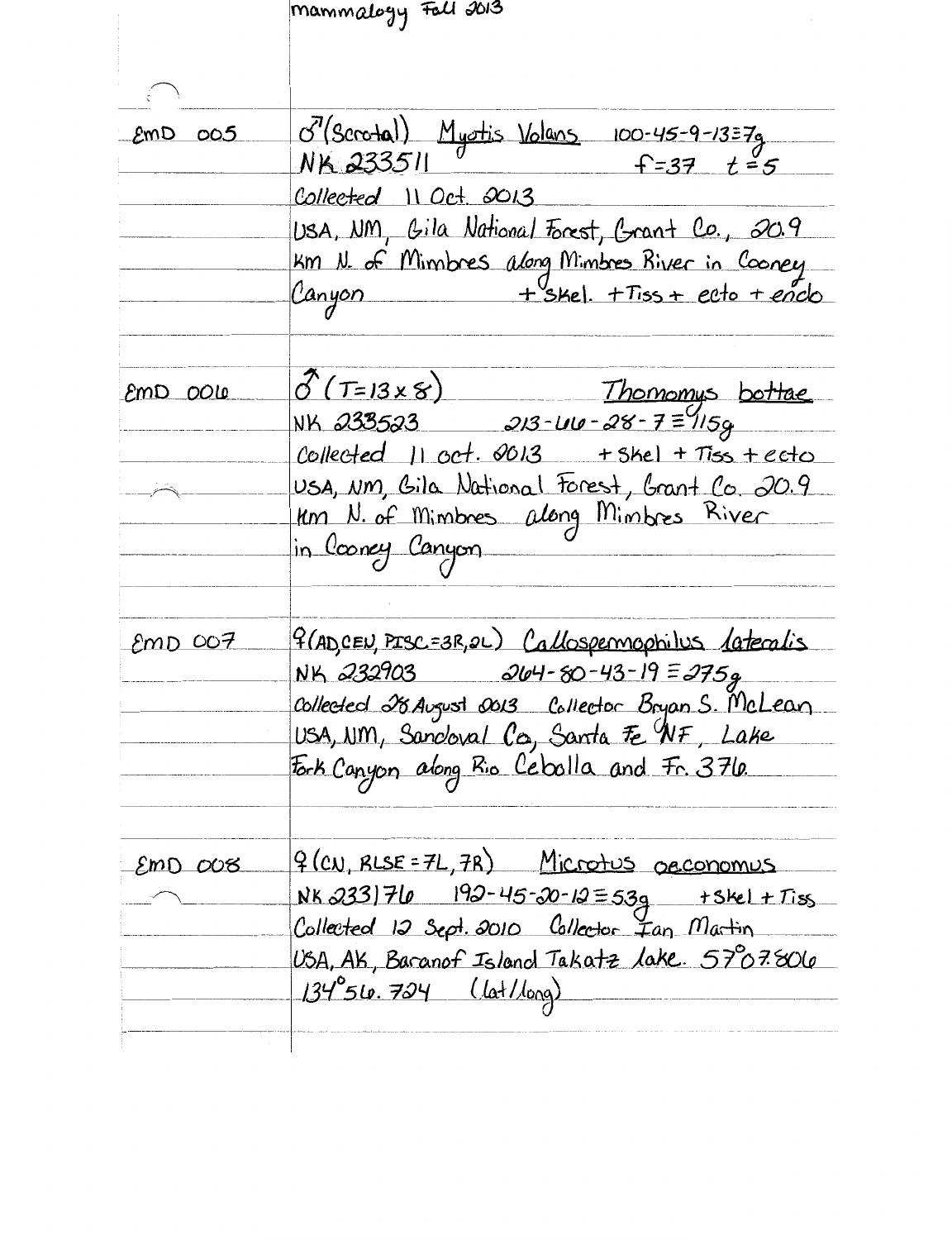|             | Mammalogy Fall 2013                                                                                  |
|-------------|------------------------------------------------------------------------------------------------------|
|             |                                                                                                      |
|             |                                                                                                      |
| 2000        | <u> 3 (Testes not clescencled T=3x2) Microtus geconomus</u>                                          |
|             | $NK$ $233182$ $140 - 30 - 33 - 11 = 33.9$ $+3Kc$ $+Tiss$                                             |
|             | Collected 12 Sept. 2010 Collector Ian Martin                                                         |
|             | USA, AK, Baronof Island, Takatz Lake Lat/Long                                                        |
|             | 57°07.815, 134°55.563                                                                                |
|             | <u> 9 (OSN, EMBS=3R, 2L, CR=4) Callospermophilus dateralis</u>                                       |
| $2010$ ams  | <u>NK 233821 265-85-37-15=175 +Skel+Tiss</u>                                                         |
|             | Callected 24 May 2012 Collector Matt Baumann                                                         |
|             | USA, NM, San Miguel Co., Elk Mountain. Elev. 3383                                                    |
|             | <u>lat/long 35.77982 105.57040</u>                                                                   |
|             |                                                                                                      |
| $EmD$ $O11$ | 8 (T=3x10) Callospermophilus Lateralis                                                               |
|             | NK 233832 267-91-30-15=174 +Skel +Tos                                                                |
|             | Collected Le June 2012 Collector Matt Baumann                                                        |
|             | USA, NM, San Miguel Co., EIK Mantain. Elev. 2805                                                     |
|             | Lat/Long 35,75561 105 643                                                                            |
|             |                                                                                                      |
| $EmD$ $O12$ | F(PLSC, IL, OR) Ictidemys tridecembineatus                                                           |
|             | <u>NK 233849 212-73-31-9=68g</u>                                                                     |
|             | Collected 29 July 1990 + skel + ecto + Tiss                                                          |
|             | Collectors Grove + Troy Harrel<br>USA, WY, Carbon Co., Measel Spring Beservoir                       |
|             |                                                                                                      |
|             | $T: 27N$ , R: 79 $W$ , S: 24. Elev 2163. Eat/Long.<br>42.292171° -106.254680° Accession# ano.082068. |
|             |                                                                                                      |
|             |                                                                                                      |
|             |                                                                                                      |